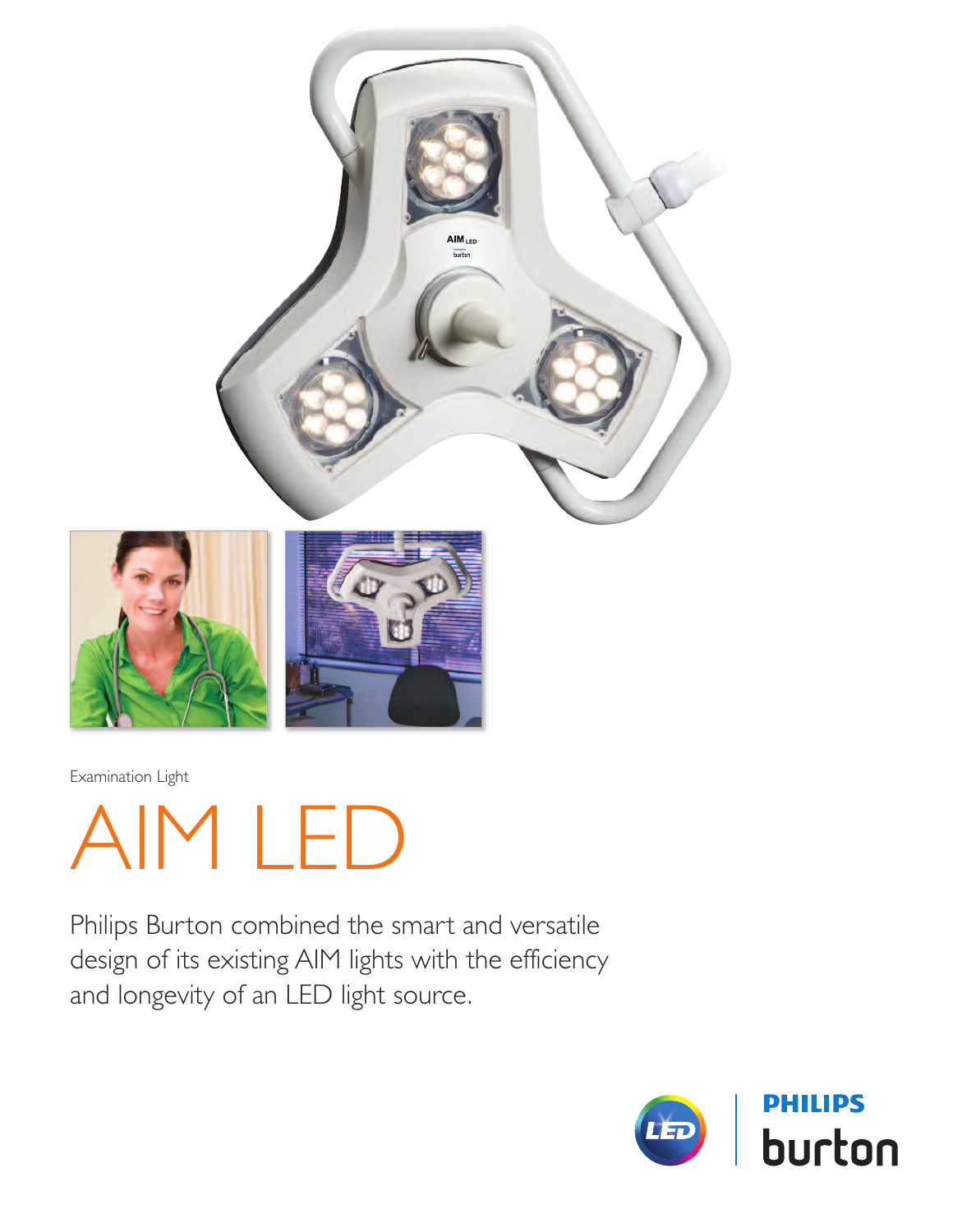## Examination Light

# AIM LED

The latest advances in state-of-the-art lighting technology to achieve incredible performance and unsurpassed value and energy efficiency.

Burton's AIM LED – the most exciting revolution in examination lighting. The AIM LED uses the latest advances in state-of-the-art lighting technology to achieve incredible performance and unsurpassed value and energy efficiency.The AIM LED provides 10% more illumination (45,000 lux / 4181 fc at 1 meter) than even the high performing AIM-50®. A 92 CRI rating produces very accurate color visibility, which is important for an accurate diagnosis. With 10 times greater (20,000 hours) lamp life than traditional light source products, you will save more than \$1000 in bulb replacements alone. Additionally, the AIM LED uses 70% less energy.



#### Features

- 45,000 lux (4181 fc) at 1 meter
- 4300 K color temperature
- CRI (Color Rendering Index) of 92
- 3 LED modules with a 20,000-hour life
- Adjustable focus using center handle
- UL60601-1 / IEC 60601-1 / IEC 60601-1-2 / IEC 60601-2-41; CAN/CSA C22.2 601-1 M90 certified
- CE marked
- 5-year limited warranty
- Assembled in USA



#### **Larger and Adjustable Light Pattern**

The multiple reflectors of the AIM LED can be tilted by rotating the sterilizable light handle to adjust the size and pattern of the light to the working area.



**Light Pattern Free of Cast Shadows**

The AIM LED has a unique Y-Shaped design, which facilitates placement of the lighthead around the physician's head minimizing the obstruction of light into the surgical field.



#### **Depth of Field / Beam Diameter**

|                             | cm  | in |
|-----------------------------|-----|----|
| Depth of Field              | 137 | 54 |
| <b>Beam Diameter</b><br>DI0 | 33  | 13 |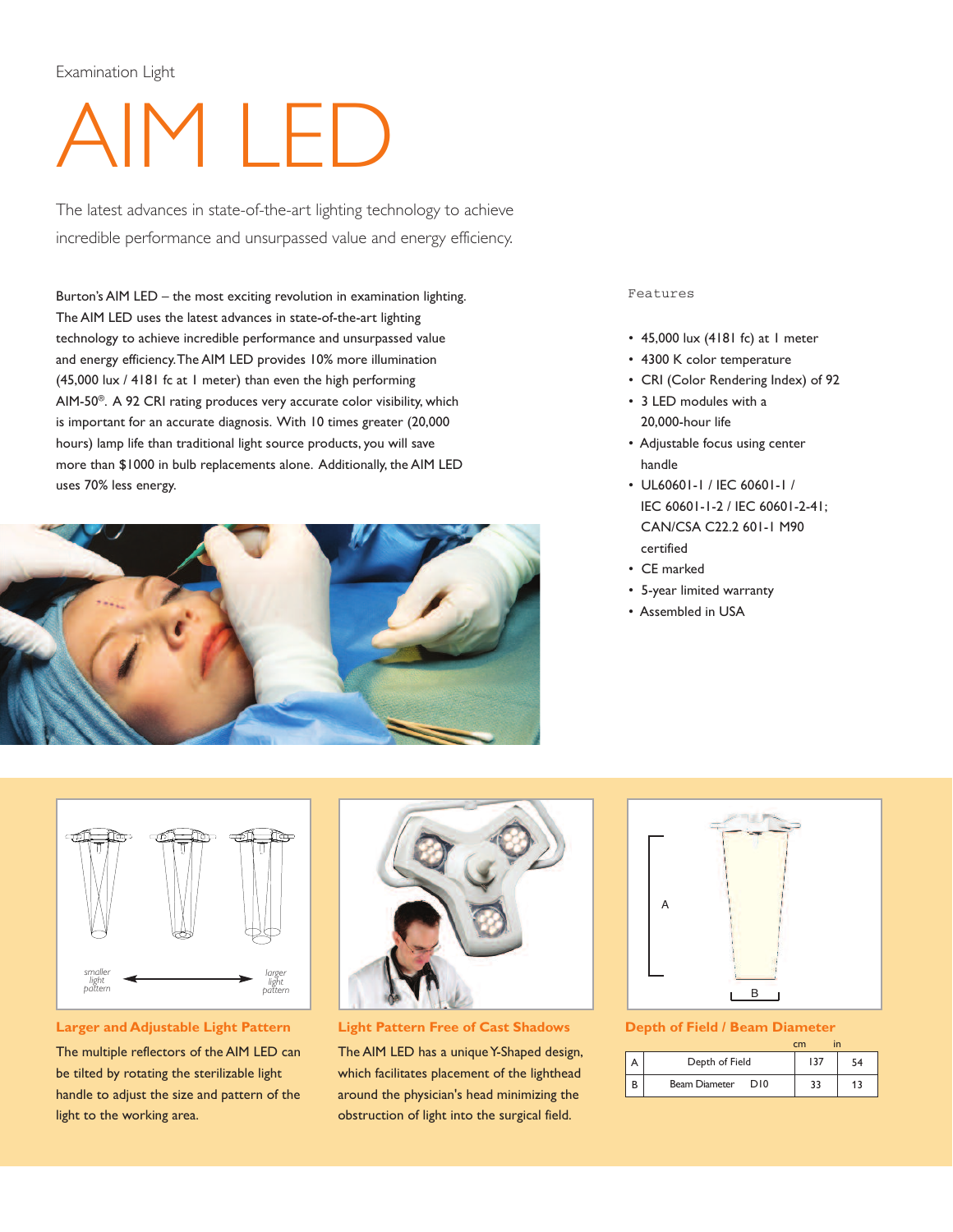

### Ordering Information

| <b>120V Model</b>  | 230/240V Model | 230/240V SP Model*   | <b>100V Model</b> | <b>Description</b>                 |
|--------------------|----------------|----------------------|-------------------|------------------------------------|
| <b>ALEDFL</b>      | ALEDFL03       | ALEDFL25             | ALEDFL01          | <b>Floorstand</b>                  |
| <b>ALEDSC</b>      | ALEDSC03       | ALEDSC <sub>25</sub> | ALEDSC01          | <b>Single Ceiling Mount</b>        |
| <b>ALEDDC</b>      | ALEDDC03       | ALEDDC25             | ALEDDC01          | <b>Double Ceiling Mount</b>        |
| <b>ALEDW</b>       | ALEDW03        | ALEDW25              | ALEDW01           | <b>Wall Mount</b>                  |
| <b>Accessories</b> |                |                      |                   |                                    |
| 1017040            |                |                      |                   | Sterilizable / Autoclavable Handle |
| 0008100PK          |                |                      |                   | Disposable Handle Covers, 25/Box   |

*\*SP Model refers to Spanish Language Manuals.*